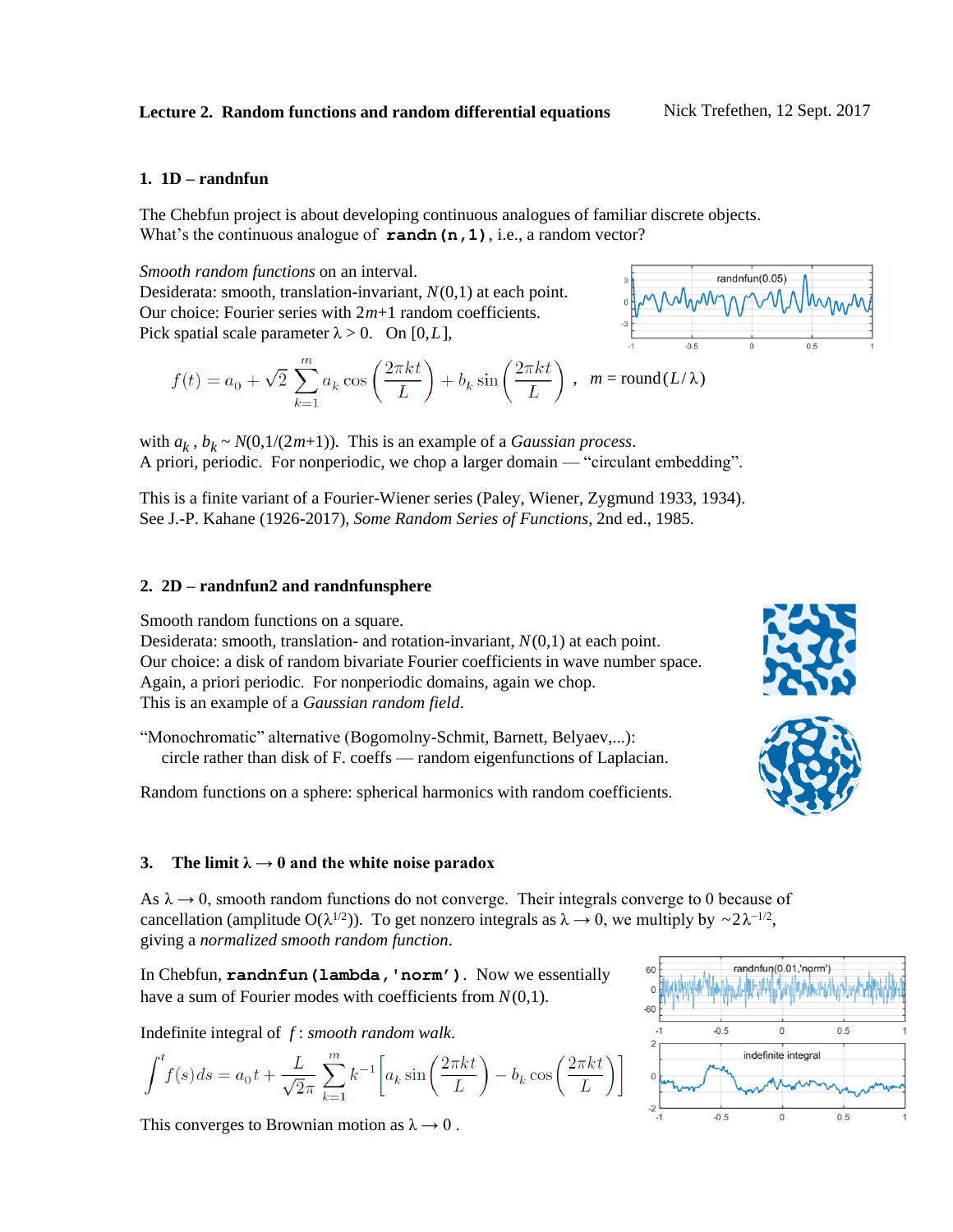*White noise paradox*: amplitude and energy are  $\infty$  in the limit  $\lambda \rightarrow 0$ . How to handle this?

"Physicist's ( = Chebfun's) approach": avoid all technicalities by noting that in the real world,  $\lambda$  is always  $> 0$ . In a real problem  $\lambda$  is set by, e.g., a molecular scale.

"Mathematician's approach": develop the theory with  $\lambda = 0$ , for this is the "right" idealization. This became possible with Wiener's work of 1923. Very beautiful; and unavoidably technical. Rather than Brownian paths being the integral of noise, they become the primary objects. White noise, if you insist on working with it, becomes not a function but a distribution. Instead of adding randomness to analysis, a new field is created: *stochastic analysis*.

# **4. A sort of a history**

Brown 1827  $\rightarrow$  Maxwell 1859, Boltzmann 1864  $\rightarrow$  Bachelier 1900, Einstein 1900, Smoluchowski 1906, Langevin 1906, Perrin 1909 → Wiener 1923 → Itô 1951, Stratonovich 1963 → Werner 2006, Smirnov 2010, Hairer 2014.

Among mathematicians, the view that noise should be conceptualized as pointwise now rules.

# **5. From smooth random ODEs to SDEs**

In ODEs, as in analysis generally, one might imagine one could "add randomness" to the subject. Instead, technicalities of  $\lambda = 0$  have required creation of a new subject: *stochastic DEs = SDEs*. On the computer, specialized numerical methods are required (Euler-Maruyama, Milstein, …).

Chebfun (= physicist's?) alternative: using smooth random functions, consider *smooth random ODEs*. The limit  $\lambda \rightarrow 0$  gives Stratonovich SDEs.

Theory stems from Wong & Zakai 1965. See Sussmann 1978 — also Lamperti 1964, Castell & Gaines 1996, Kelly & Melbourne 2016,…. (Other key references?)

Smooth random ODEs: see chap. 12 of T, Birkisson, & Driscoll, *Exploring ODEs*, available at my web site. Two other relevant books will soon appear from Springer, though neither focusses on the smooth case: Han and Kloeden, *Random Ordinary Differential Equations and their Numerical Solution*, Zhang and Karniadakis, *Numerical Methods for Stochastic PDEs with White Noise*.

### **6. Summary and an analogy**

The standard in stochastic analysis is to conceive noise pointwise. An alternative is to regard noise as smooth, and then consider the limit  $\lambda \rightarrow 0$ .

Smooth random ODEs:

- Provide an easy way to explore stochastic effects, e.g. in Chebfun.
- Avoid the need for a special stochastic calculus (Itô, Stratonovich).
- Avoid the need for special SDE algorithms (Euler-Maruyama, Milstein,...).
- Avoid the paradox that white noise has amplitude  $\infty$  hence is only defined as a distribution.

### Disclaimers:

- Nothing here is fundamentally new.
- I do not claim this approach is algorithmically competitive.
- Multiple dimensions may bring further subtleties.

### *An analogy*

What if we told students they had to learn measure theory before they could talk about integrals?